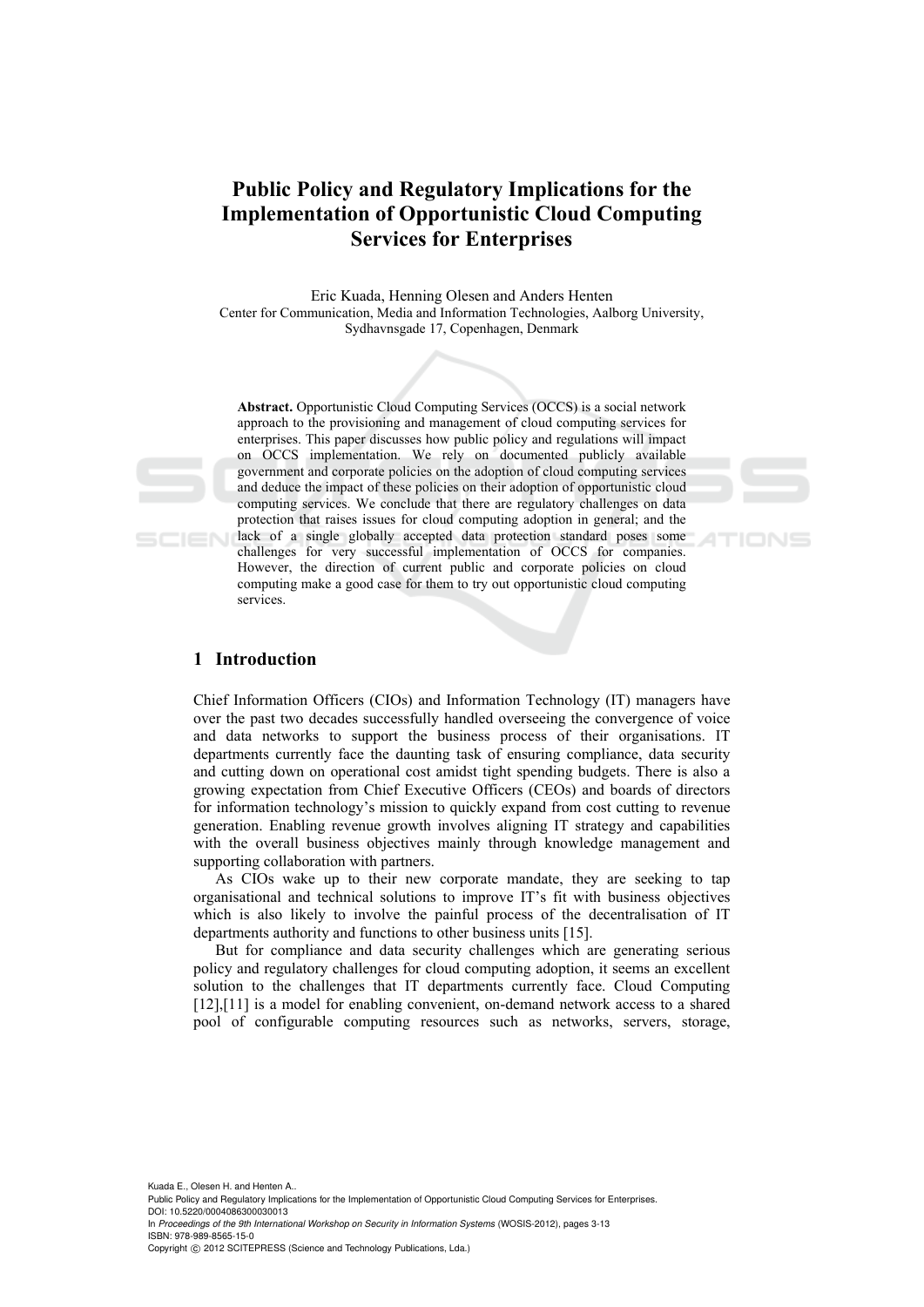applications, and services that can be rapidly provisioned and released with minimal management effort or service provider interaction.

Perhaps the most paramount factor for the adoption of cloud computing by any organisation is that of cost reduction in the purchase and operation of IT solutions. It obviates the need for huge initial capital expenditure involved in the acquisition of IT infrastructure and solutions which are normally underutilised or may later not be suitable for their intended purpose; and allow for the payment for resources as per their actual usage. Cloud computing also offers the agility, scalability and elasticity that IT departments require in coping with changing business needs of the organisations that they serve. These factors together with the transformation of the roles of IT departments and their staff that cloud computing bring to organisations result in efficient IT service delivery.

Enabling revenue growth comes from the transformation of IT departments' roles, promoting business-to-business (B2B) integration with partners and creation of new business models. With the adoption of cloud computing services the role of IT departments must evolve from that of a service and support provider to that of certification and management of cloud services. As a result the roles of IT staff members also shift from task-oriented administrators of infrastructure and application services to that of strategic planners, project managers or business analysts who understands the company's business processes and end-user needs to support them **better.** The adoption of cloud computing by any two companies in general reduces the complexities involved in B2B integration. Companies can therefore leverage cloud computing by exposing their business processes to potentially large ecosystems of partners who often find ways of joining and integrating their business processes in the value chain.

 Compliance risk management, security and privacy issues are however generating serious policy and regulatory challenges for cloud computing adoption. The introduction of the concept of Opportunistic Cloud Computing Services (OCCS) for enterprises will certainly not make these challenges any lighter. Because OCCS promises an accelerated adoption and further reduction in IT cost for small companies, we have been working on the feasibility of its successful implementation in terms of the technical feasibility, developing suitable incentive mechanisms to promote contribution of services to the platform, and its acceptance and support by all stakeholders. This paper discusses how public policy and regulations will impact on OCCS implementation. The rest of the paper is organised as follows: Section 2 gives an overview of cloud computing and the concept of opportunistic cloud computing services. Section 3 presents governments strategic policies towards cloud computing adoptions and the guiding regulations. Based on the results from Section 3, Section 4 discusses how these public and corporate strategies will impact on the implementation of OCCS. Section 5 concludes the paper and Section 6 touches on our future work.

# **2 Background**

To put the subsequent sections in context, the first part of this section gives a brief overview of cloud computing in general and the second part briefly presents the

4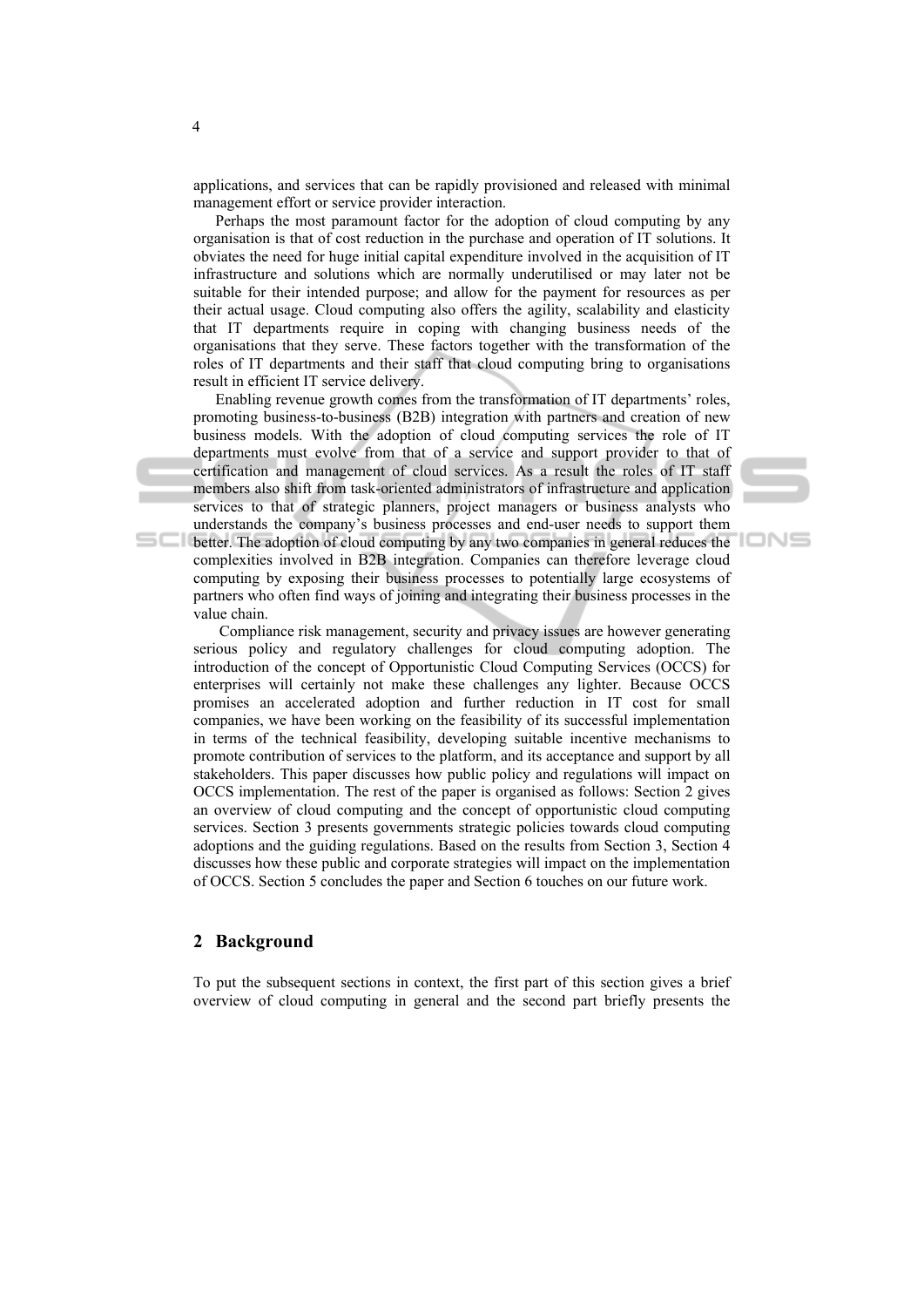opportunistic cloud computing services concept and its motivation. Details about it and its reference architecture can be found in [9].

### **2.1 Overview of Cloud Computing**

Cloud computing is essentially the packaging of traditional information technology infrastructure and software solutions such as storage, CPU, network, applications, services, etc. as virtualized resources and delivered by a service provider to its customers as an on-demand pay-per-use self-provisioned service through a web portal over a network such as the Internet. There have been major technological advancements as well as social and business demands driving this new trend of computing. The technological factors facilitating cloud computing include the availability and drastic increase in reliable broadband Internet access, advancements in virtualization technologies and the shift of development of majority of both desktop and enterprise applications as web services and applications.

The three main components of a regular computing environment, namely the hardware infrastructure, the operating system platform and user application software, have respectively translated into Infrastructure as a Service (IaaS), Platform as a Service (PaaS) and Software as a Service (SaaS) delivered in cloud computing.

Additionally, there is an inexhaustible list of other cloud computing services due to the concept of "Anything as a Service" (XaaS) being the main driving idea of cloud computing. Thus, virtually all IT products and solutions are potential cloud computing services. These services are normally deployed in four main cloud deployment models namely public, private, community, and hybrid cloud computing deployment models [7].

A public cloud is one in which the infrastructure and other computational resources that it comprises are made available to the general public over the Internet. It is owned by a cloud service provider selling cloud services and by definition, is external to an organization. At the other end of the spectrum are private clouds. A private cloud is one in which the computing environment is operated exclusively for an organization; a private cloud may be managed either by the organization itself or a third party such as a commercial cloud services provider, and may be hosted within the organization's data centre or outside of it. The community clouds and hybrid clouds fall between public and private cloud deployment models. A community cloud is somewhat similar to a private cloud, but the infrastructure and computational resources are shared by several organizations that have common privacy, security, and regulatory considerations, rather than for the exclusive use of a single organization. A hybrid cloud deployment model is a combination of two or more of the other cloud models (private, community, or public) that remain unique entities but are bound together by standardized or proprietary technologies that enable interoperability.

## **2.2 Overview of Opportunistic Cloud Computing Services**

Opportunistic cloud computing service is a social network approach to the provisioning and management of cloud computing services for enterprises [9]. OCCS deals with the concept of enterprises taking advantage of cloud computing services to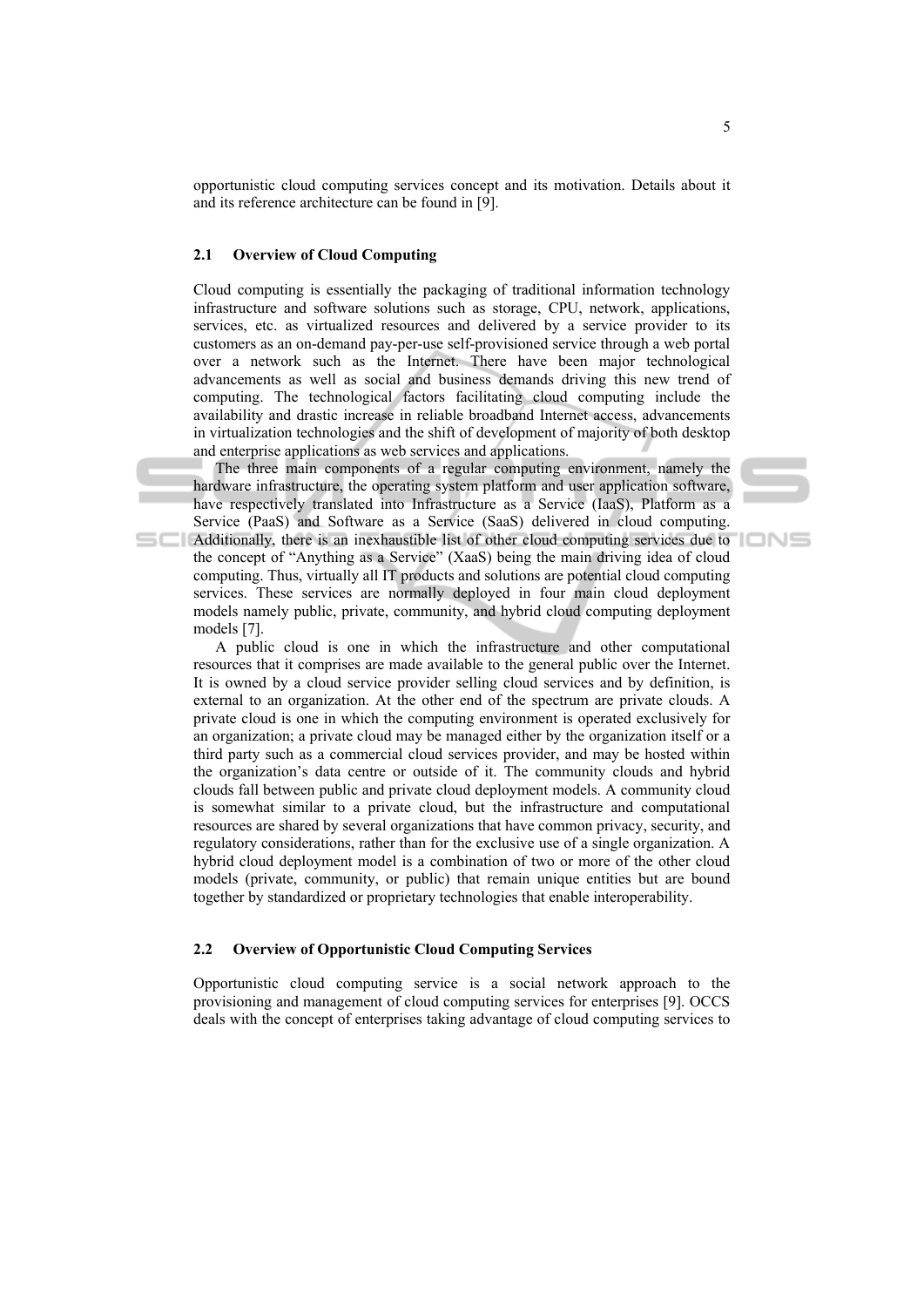meet their business needs without having to pay or paying a minimal fee for the services. The OCCS network is a social network of enterprises collaborating strategically (possibly selfishly) for the contribution and usage of cloud computing services without entering into any business agreements. Unlike social networking services provide by social networking sites for individual use where users create their own network of friends, in an OCCS network, members do not explicitly create ties with other members but these ties come indirectly through the services and resource contribution and consumption process.

The OCCS network platform is a governing platform that serves as the social networking platform for enterprises and also includes interoperable Cloud management tools with which member enterprises can provision cloud computing services that would be used by other enterprises interested in these services. The OCCS platform thus consists of two main layers – the service layer and the management layer. The service layer consists of all the services contributed by members. These will normally be fundamental cloud computing services such as SaaS, PaaS, and IaaS; but, it can also include value added services normally provided by cloud service brokers. The management layer consists of two main components – the governance component that manages the services from members and cloud services brokerage (CSB) component that serves as an interface between the OCCS network and commercial cloud services providers and cloud service brokers.

The motivation for the OCCS concept is that there are underutilized spare resources available at some companies or organisations that can be useful to others that need them. Additionally the data centre and Cloud management competences that companies develop over time through managing their own resources can be of value to others lacking such competences (e.g. SMEs needs, especially in the developing world). OCCS also has the potential of fostering business collaborations, offering further reduction of cost in IT services and by design is compatible with future cloud computing technologies and solutions. There are currently policy and regulatory challenges for cloud computing and OCCS implementation may bring its unique challenges to these policies and regulations.

# **3 Policy and Regulatory Issues of Cloud Computing**

This section presents the various strategic policies being adopted in North America, Europe, Asia Pacific and Africa. Representative countries in these regional blocks with documented publicly available government cloud computing strategic policies are presented and their policies taken as representative for that region. This approach of looking at things from a global perspective has been adopted instead of just at the national level because OCCS needs international scope to flourish. The implementation of national OCCS networks is useful; however, for participating members to find suitable services to meet their business needs, then the broader the scope of the platform the better. The section ends with a summary of the salient overriding goals driving these strategies and the main regulatory environments guiding them as is evident from these strategic policies.

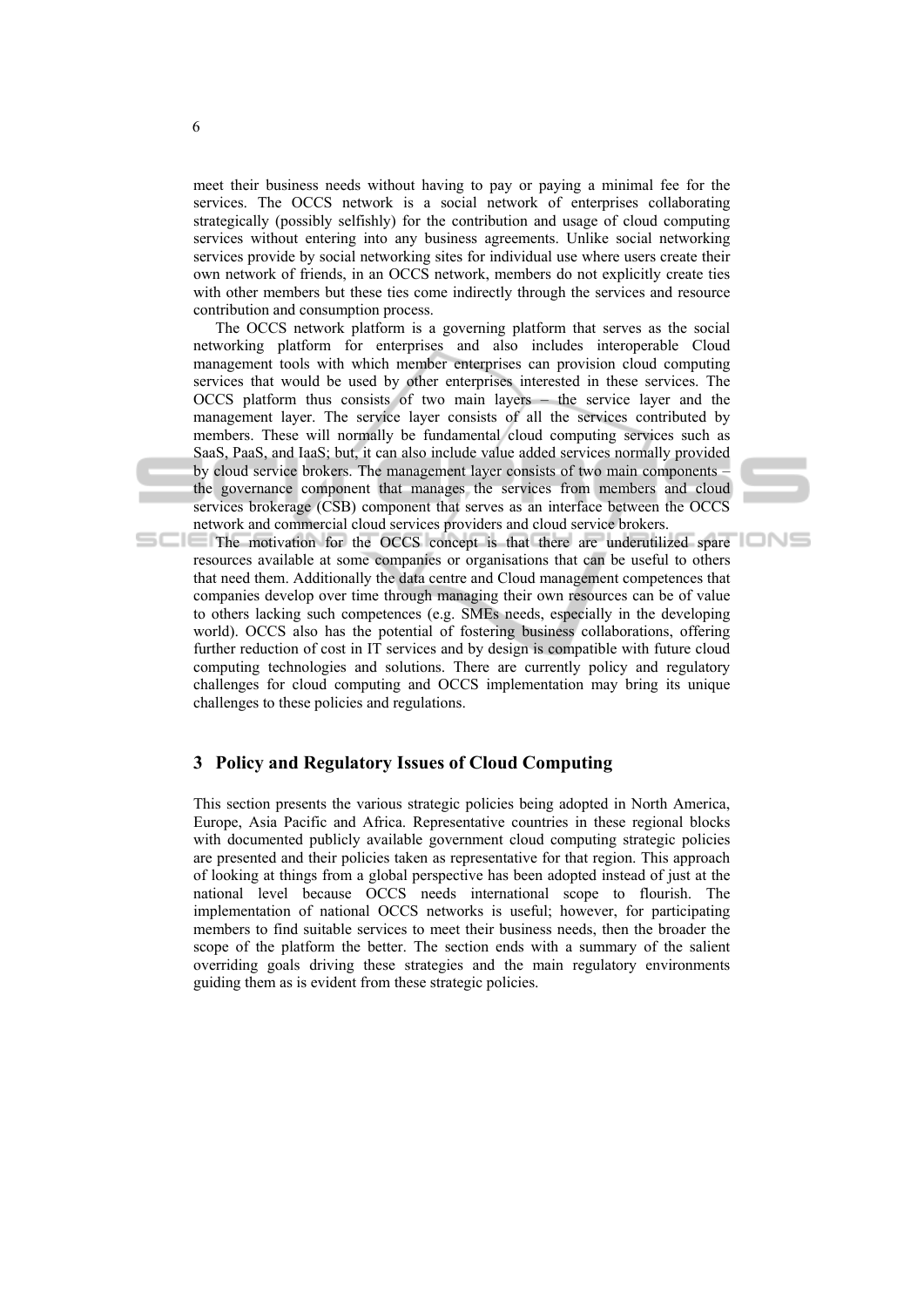#### **3.1 North American Policy**

The United States of America government has instituted a "Cloud First" policy to harness the benefits of cloud computing. This policy is intended to accelerate the pace at which the government will realize the value of cloud computing by requiring agencies to evaluate safe, secure cloud computing options before making any new investments [10]. Since Cloud computing can offer benefits in the cost, performance, and delivery of IT services to Federal agencies, the United States Department of Commerce anticipates that the use of Cloud Computing services will grow significantly over the next several years [16]. Cloud computing promises to have farreaching effects on the systems and networks of federal agencies and other organizations, many of the features that make cloud computing attractive, however, can also be at odds with traditional security models and controls. The policy is therefore to guide federal departments and agencies to carefully plan their Cloud initiatives to meet the organizational and national security and privacy requirements [7].

The Canadian government cloud strategy is in two folds. The first is to position itself as a world leader in cloud computing and the second is its cloud first policy being modeled after that of United States. Due to its geographical characteristics, lowdensity population, IT expertise, quality construction standards, legislative framework

**Example 1** (including the Privacy Act and the Personal Information Protection and Electronic Documents Act) and low-cost green energy, Canada considers itself a prime location for cloud computing. Government of Canada and the provinces and territories are beginning to realize Canada's advantage and the benefits of positioning Canada as an economical and strategic choice for cloud computing [4].

#### **3.2 European Union Policy**

The European Union is in the process of finalizing the EU Cloud computing strategy and is yet to publish a formal document on it. The approach of leading EU member nations like Germany and France had suggested home grown national Clouds or at best an Europe first cloud policy mainly in response to the US Patriot Act; but recommendations towards the European Commission's call for contributions to an EU strategy on Cloud Computing seems to suggest otherwise. DIGITALEUROPE urges the EU to let the EU cloud computing strategy transcend national and regional borders and rather play a leadership role in negotiating global collaboration in addressing jurisdiction and clarifying rules on law enforcements access to data stored in the Cloud; and adopt or implement policies that address actual or potential trade barriers to the evolution of cloud computing [5].

The United Kingdom government has decided to opt for a combination of private and public cloud through its G-Cloud programme after weighing the benefits of both. The Government cloud is not a single, government owned, entity; it is an on-going and iterative programme of work which will enable the use of a range of cloud services and make changes in the way it procure and operate ICT services and solutions throughout the public sector. The vision is for the government to robustly adopt a public cloud first policy; this however will not be possible in every case and there will also be a requirement for a private G-Cloud. The government will push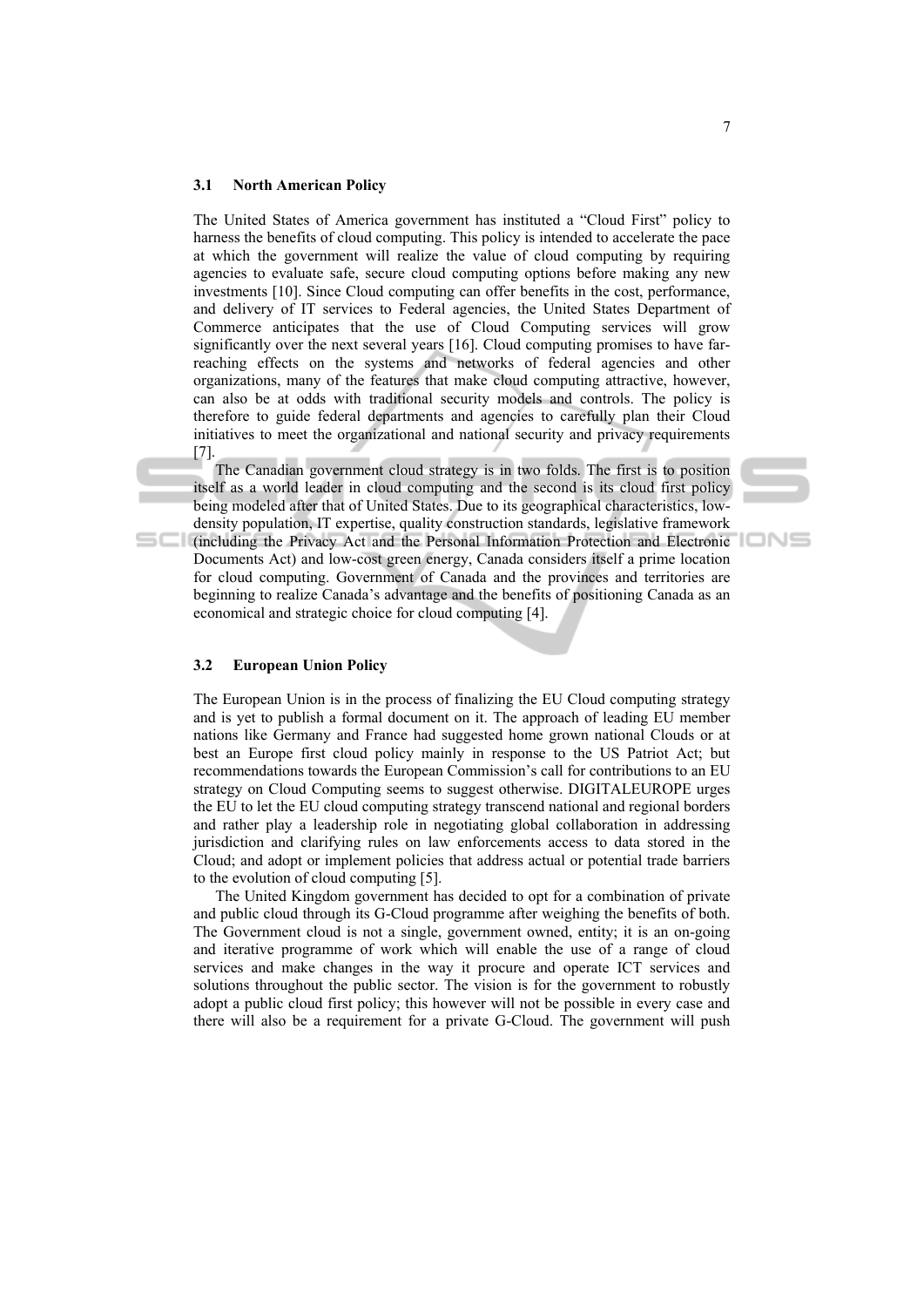ahead with its agenda for data centre, network, software and asset consolidation and the shift towards cloud computing. It will mandate the reuse of proven, common application solutions and policies. These solutions must balance the need to be open, accessible and usable with the growing cyber-security threat and the need to handle sensitive information with due care [2]. This will be achieved through three main projects - Data Centre Consolidation, the G-Cloud, and the Applications Store for Government. The overriding goals are reduce ICT costs, provide open competition and create a vibrant marketplace enabling the best product at the best price, create flexibility by reducing supplier lock-in to ensure users can readily switch between suppliers for ICT services, reduce time from idea to service, and reduce the carbon footprint of Public Sector ICT services [14].

## **3.3 Asia Pacific Policy**

According to a study by Frost & Sullivan in 2010 on the Asia Pacific region, 21 percent of respondents in the government sector have adopted cloud computing in one form or the other. Furthermore, it also revealed that given the governments concerns around security of data and location of data centres, private and hybrid clouds are witnessing significantly higher adoption in the region [3]. Though countries in the region are at different stages of forming a cloud strategy their current initiatives give an indication of their cloud policies to be adopted.

 Some of these initiatives are: despite the quite circumspective approach the Australian Government has taken in adopting cloud computing primarily due to their uncertainty over storing data in offshore data centres, given the shrinking ICT budgets certain agencies have gone ahead to try out cloud computing services. The Chinese government besides other projects through its "cloud factory" project is providing adequate computing resources to enterprises which are mainly start-ups without the financial power to acquire the required IT assets. Other countries in the region have similar policies centred on cost reduction, green IT, developing local expertise, research on cloud services, providing subsidies to enterprises to boost industry participation, and perhaps most importantly building national private clouds due to concerns of data security and jurisdiction of location of data centres.

## **3.4 African Policy**

The African cloud computing strategic policy as of now seems to be "no policy" and there is no direct effort from governments to create one. The closest documented action towards a cloud computing policy for Africa is an ITU organized forum held in Rwanda which came up with two main recommendations towards a cloud computing strategy for Africa. The first is physical interconnections between African countries via broadband networks are a prerequisite for successful implementation of cloud computing applications and systems. African States must take the necessary action to develop broadband in Africa, improve national, regional and international connectivity. The second is that in order to take advantage of the opportunities afforded by cloud computing while minimizing risks, African States must have a coordinated and coherent approach to their adoption of cloud computing and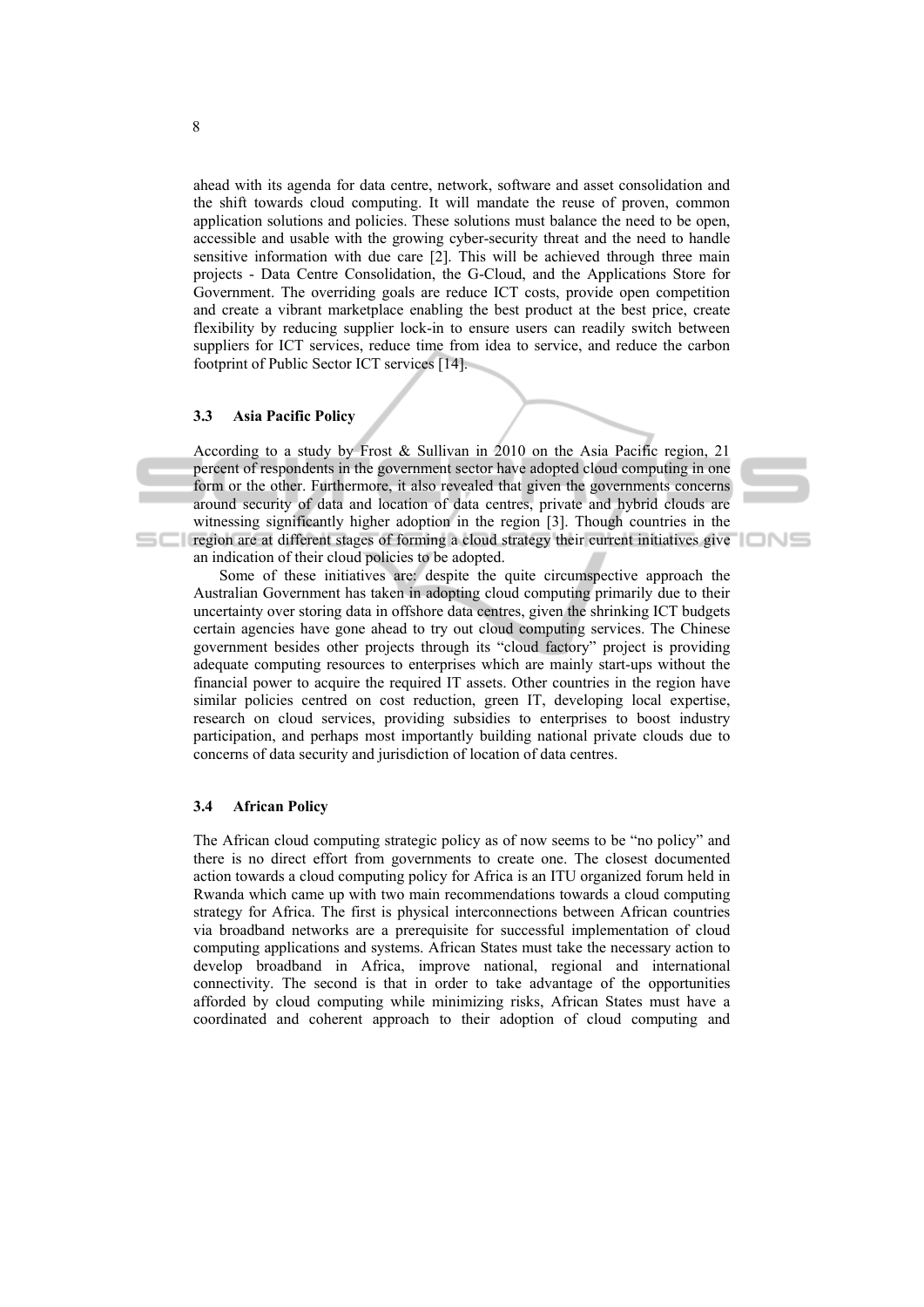transition to it. In that regard, they must adopt guidelines on the strategy for the transition to cloud computing, capacity-building programmes, the harmonization of legislative and regulatory reference frames, the adoption of data centre selection criteria, and attracting investment and seizing business opportunities [6].

Cost reduction and efficiency in the delivery of IT services is a central motivation in all the policies discussed above; on the other hand meeting security and privacy requirements for the protection of both national and citizen data are major issues that the policies try to address. It is however also evident that the national and regional strategies being adopted are dependent on the economic environment, their current ICT policy, data protection laws and current infrastructure; the different regions are therefore at different levels of the evaluation and deployment of cloud computing services. For example because the major cloud services vendors and providers are of USA origins coupled with the Patriot Act that compels these companies to release information or data stored on the service providers platforms to their law enforcement agencies irrespective of location where the data is stored makes the USA a little more open to public cloud services than the rest of the world, particularly Europe which has tighter regulations of the protection of privacy of citizen data.

# **4 Impacts of Policy and Regulations on OCCS**

Governments' adoption of commercial cloud services reduces potential resources that would have been made available to OCCS. With the current state of highly underutilized resources in government data centres, these would have been perfect resources to have been contributed to the OCCS platform. However, with the governments already adopting commercial cloud computing services these spare resources diminish. A major part of government cloud computing services adoption is in building their private clouds. This has been necessitated by fears of commercial cloud services providers not meeting the security requirements for national information and privacy of citizen data. Even when commercial cloud services providers have been contracted to provide these cloud computing services, governments have insisted that the services be hosted within the borders of their own country.

It is evident from this that most cloud service needs by the public sector of most governments cannot generally be provided by an OCCS network with international scope. Even for those public sector applications that are found to be suitable for utilizing OCCS resources, the OCCS platform will have to provide commercial grade reliability, security and privacy guarantees for it to be useful for government public sector consumption of these services.

The national and regional strategies with focus on investing in cloud computing services to support start-up companies in meeting their IT resources requirements and the promotion of industry participation through subsidies will find OCCS a very useful approach to take. Instead of a direct government investment in providing cloud computing services to these companies, a conducive environment can rather be created for other companies to provide such resources. Government strategies on the promotion of Digital Business Ecosystems, and development of local expertise in cloud computing will also find OCCS a very useful approach. National OCCS

 $\Box$ -10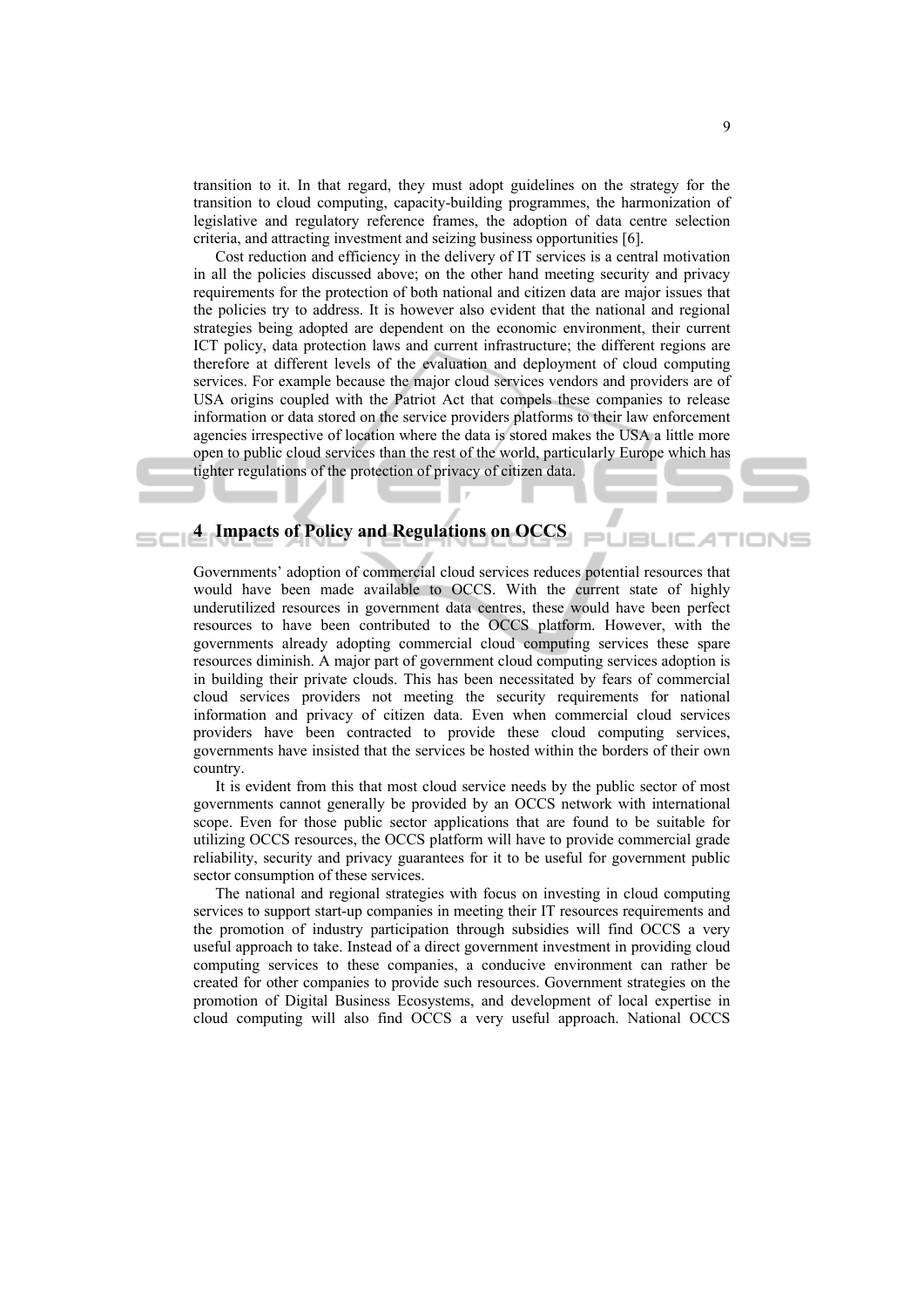networks can be created whereby such cloud computing management competences are developed through the provisioning of cloud services to other companies. The resulting OCCS business ecosystems will also catalyse business growth through new start-up companies and fostering business collaborations.

The promotion of OCCS implementation inherently resolves cloud computing standards, interoperability and vendor lock-in issues. The current cloud computing industry is still dominated by proprietary technologies from the leading cloud service vendors and cloud management tool developers. This makes interoperability a serious issue defeating the purpose of flexibility and freedom of choice that cloud computing is supposed to provide to users and thereby resulting in vendor lock-in that users have to grapple with when it becomes necessary to change their cloud service provider. As has been indicated by [9] a successful implementation of an OCCS network must provide support for the management of fundamental cloud computing services, support for the management of any arbitrary cloud computing service, interoperability with major cloud computing standards and cloud computing management tools, and support for future cloud management technologies. Thus to start with, the OCCS concept must carefully follow cloud computing standards; the situation is however reversed as OCCS network implementations become successful. Thus those standards that are dominant on the OCCS platform will then be followed closely by cloud management tool developers and cloud service providers. This will further promote  $\Box$  the success of the OCCS platform; and hence the promotion of cloud computing

standardization and promotion of the OCCS implementations will be in a virtuous cycle.

The move by companies to the adoption of cloud computing is a senior management level (the CIO, Head of IT or IT Director) driven strategic technology shift for organizations as they look to lower costs and evolve their computing models to deliver competitive advantage to their businesses. The majority of 46 percent in an AMD sponsored research in 2011 on the adoption trends of cloud computing stated it was a strategic shift in IT policy for the organization with just 19 percent describing it as a cost-saving necessity, and with 35 percent stating it is a tactical move to address a specific need [13]. It is however important to note that even though less than a fifth find it a cost-saving necessity, cost reduction has been a factor in all cases. The further reduction of cost in IT services that OCCS provides is attractive to companies - especially very small companies which normally have lower demands on reliability and with a tighter IT budget.

## **4.1 Regulatory Amendments to Support OCCS**

OCCS needs international scope to flourish. The implementation of national OCCS networks is useful; however, for participating members to find suitable services to meet their business needs, then the larger the scope of the platform the better. Secondly users should be indifferent (should not need to worry) about the location or origins of the provider of the service in which they are interested in utilizing. It should also be noted that no SLAs exist between the provider of a service and possible user of that service on the OCCS platform. And the rules of conduct governing the platform should not put undue burden on contributors of resources and services to the platform.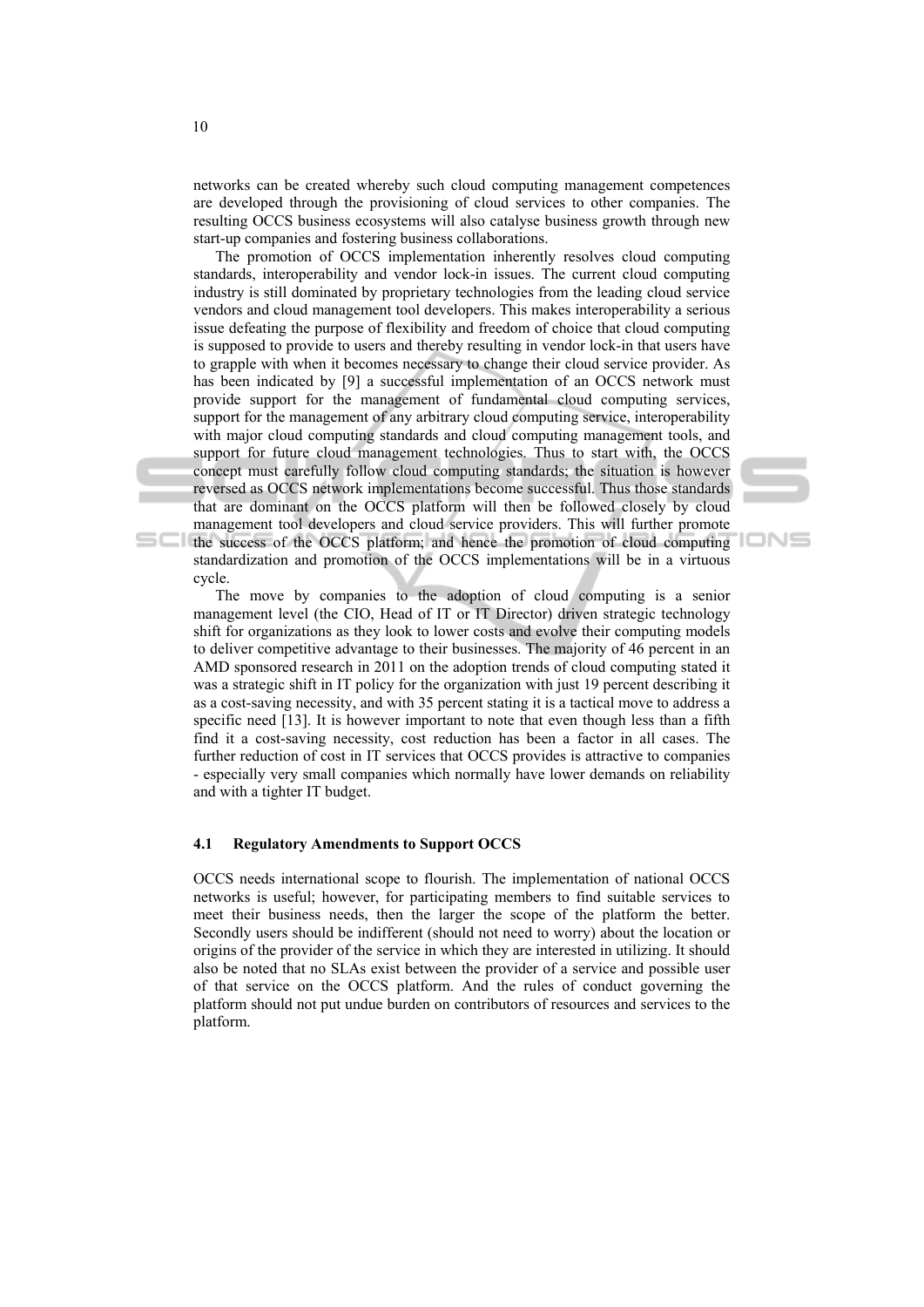Currently US companies need to use the US-European Union and the US-Switzerland Safe Harbour Frameworks to meet European "adequacy" standards for privacy protection [1]. The recently proposed EU data protection reform [17] which is meant to be cloud computing friendly proposed a "Regulation to replace a Directive: that means a single set of rules for Europe, not 27 different ones. Alongside that, under the new rules you will get a one-stop-shop of enforcement; so that, even if an operator is active in several EU countries, it will only have to deal with one data protection authority – the one where its main base is. Cloud users should not have to guess where their provider is: if a company offers goods or services to people in the EU, or is monitoring them, then it shouldn't matter where that company's based – in Madrid, Mumbai or Mountain View. Our rules should apply to the data" [8]. The proposed regulations are expected to make it easier to operate Clouds within and outside the European single market.

Allowing Cloud operations to easily cross borders is a step in the right direction for both cloud computing in general and OCCS. It is not too much of a problem for commercial cloud service providers to go through the necessary trouble of meeting multiple data protection rules; however OCCS should not have to grapple with the "our rules apply" in the formulation of the rules on terms of conduct on the platform since it will be a very daunting task to formulate such rules without putting undue burden on contributors of services to the platform and simultaneously ensuring that

participating enterprises on the platform are able to use such free resources in providing services to their customers that meet different national or regional rules on data privacy. Having a single set of globally accepted rules that govern data protection for Cloud operations will therefore be very beneficial for OCCS even though that would not be a sufficient condition for OCCS to be very successful.

# **5 Conclusions**

 $=$  $-1$ 

The paper has discussed the impact that public policy and current regulations together with corporate strategies towards cloud computing adoption will have on the implementation of opportunistic cloud computing services. We have looked at the various strategic policies being adopted by North America, Europe, Asia Pacific and Africa. Cost reduction and efficiency in the delivery of IT services is a central motivation in all the policies; on the other hand meeting security and privacy requirements for the protection of both national and citizen data are major issues that the policies try to address. The move by companies to the adoption of cloud computing is a senior management level driven strategic technology shift for organizations as they look to lower costs and evolve their computing models to deliver competitive advantage to their businesses. The further reduction of cost in IT services that OCCS provides is attractive to companies - especially very small companies which normally have lower demands on reliability and with a tighter IT budget.

We conclude that there are regulatory challenges on data protection that raises issues for cloud computing adoption in general; and the lack of a single globally accepted data protection standard poses some challenges for very successful implementation of OCCS for companies. However, the direction of current public and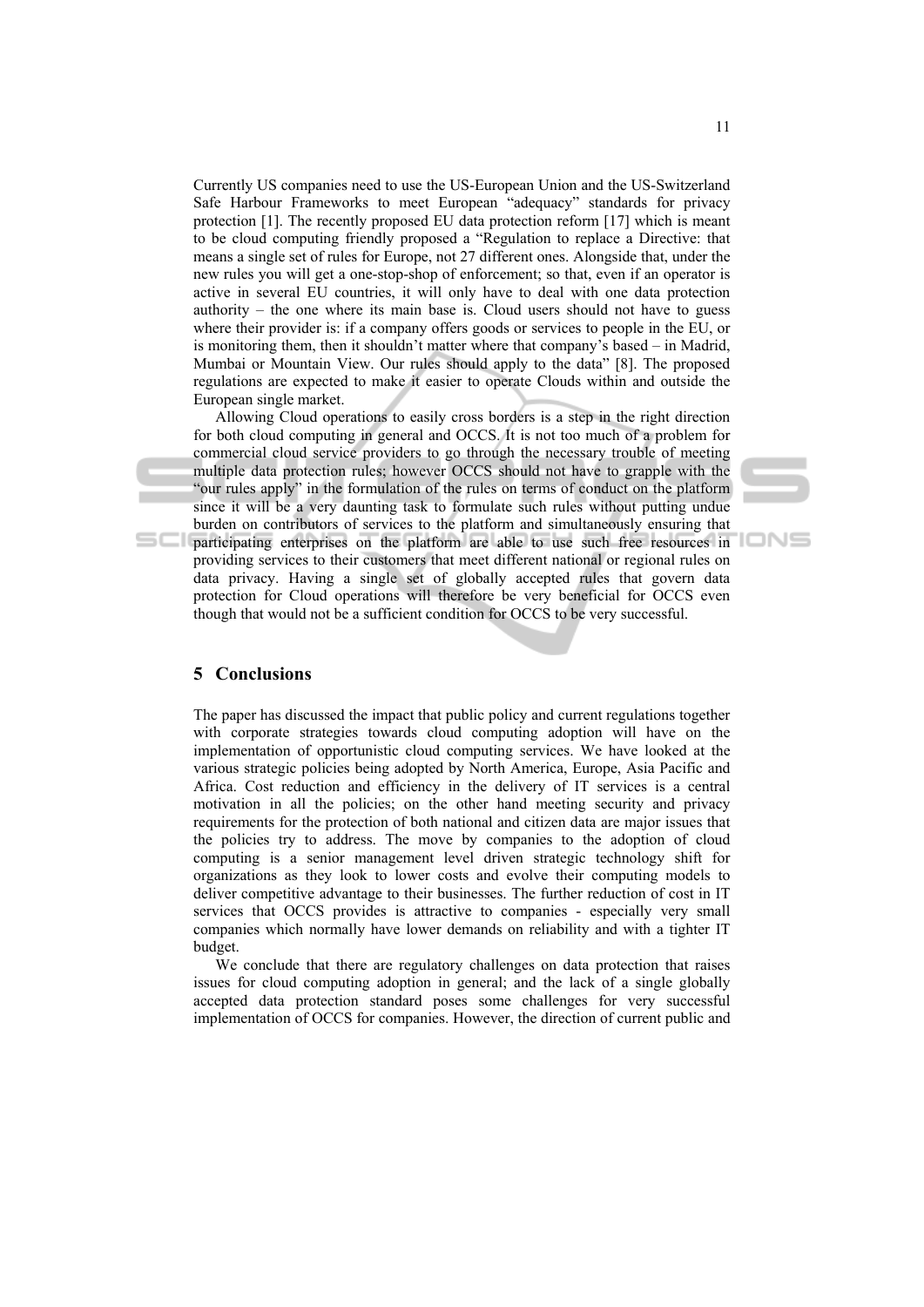corporate policies on cloud computing make a good case for them to try out opportunistic cloud computing services.

# **6 Future Work**

This work has relied on documented publicly available government and corporate policies on the adoption of cloud computing service and has deduced the impact of these policies on the implementation and adoption of opportunistic cloud computing services. Our future work will include results from interviews that will be conducted on representative organisations of the various sectors of the economy. Secondly based one of the findings of this work that the OCCS platform will have to provide commercial grade reliability, security and privacy guarantees for it to be useful for government public sector consumption of these services, we will also work on trust and security frameworks and their implementations for OCCS.

# **References**

1. U.S. Department of Commerce, 2012. Safe Harbor. [Online] Available at: http://export.gov/ safeharbor/index.asp [Accessed 29 04 2012].

- 2. Cabinet Office, 2011. Government Cloud Strategy, London SW1A 1AS: Crown.
- 3. Chandrasekaran, A. & Kapoor, M., 2011. State of Cloud Computing in the Public Sector A Strategic analysis of the business case and overview of initiatives across Asia Pacific, s.l.: Frost & Sullivan.
- 4. Danek, J., 2009. Cloud Computing and the Canadian Environment, Ottawa, Ontario: s.n.
- 5. DIGITALEUROPE, 2011. Cloud Computing, DIGITALEUROPE'S PERSPECTIVE, Brussels: s.n.
- 6. ITU FTRA-2011, 2011. Cloud computing, development prospects of ICTs: Challenges and opportunities for the policymakers, regulators and ICT operators. [Online] [Accessed 8th March 2012].
- 7. Jansen, W. & Grance, T., 2011. Guidelines on Security and Privacy in Public Cloud Computing, Gaithersburg: National Institute of Standards and Technology.
- 8. Kroes, N., 2012. EU Data protection reform and Cloud Computing. [Online] Available at: http://europa.eu/rapid/pressReleasesAction.do?reference=SPEECH/12/40&format=HTML &aged=0&language=EN&guiLanguage=en [Accessed 30 April 2012].
- 9. Kuada, E. & Olesen, H., 2011. A Social Network Approach to Provisioning and Management of Cloud Computing Services for Enterprises. Rome, Italy, Sep.2011, CLOUD COMPUTING 2011 : The Second International Conference on Cloud Computing, GRIDs, and Virtualization, pp. 98 - 104.
- 10. Kundra, V., 2011. Federal Cloud Computing Strategy, Washington DC: s.n.
- 11. Marston, Sean; et al;, 2010. Cloud computing the business perspective. ELSEVIER, December.Volume Decision Support Systems.
- 12. Mell, P. & Grance, T., 2009. The NIST Definition of Cloud Computing, USA: s.n.
- 13. Red Shift Research, 2011. Adoption, Approaches & Attitudes, The Future of Cloud Computing in the Public and Private Sectors, s.l.: AMD.
- 14. Tait, A., 2010. G-Cloud Founding Principles, London: Cabinet Office.
- 15. The Economist Intelligence Unit , 2006. Great expectations: The changing role of IT in the business, London: The Economist.